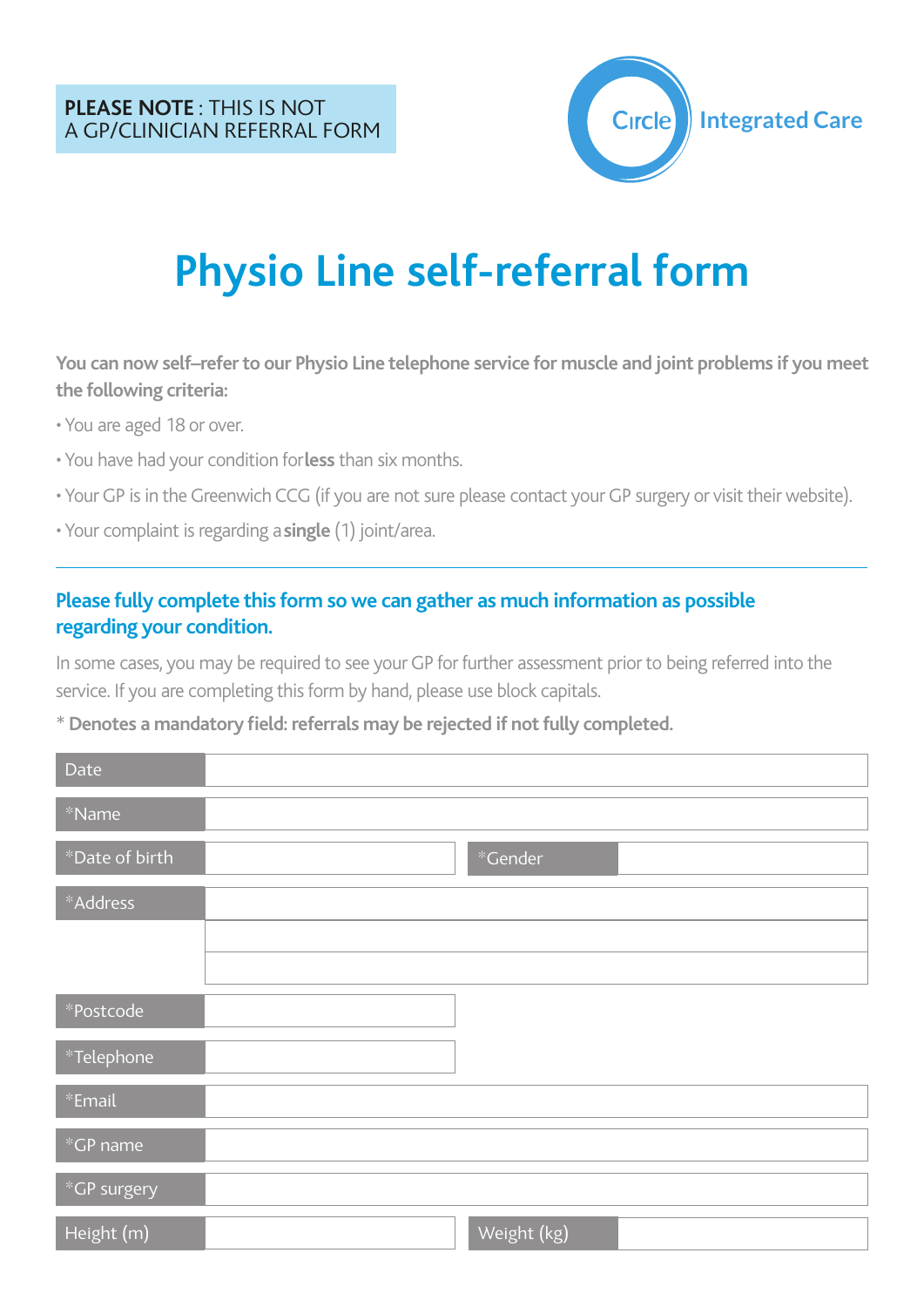

### **Click to shade in the area where you experience your symptoms on the body chart.**



**Please give a brief description of your problem and why you feel you need physiotherapy (please note this must be a single joint/area only).**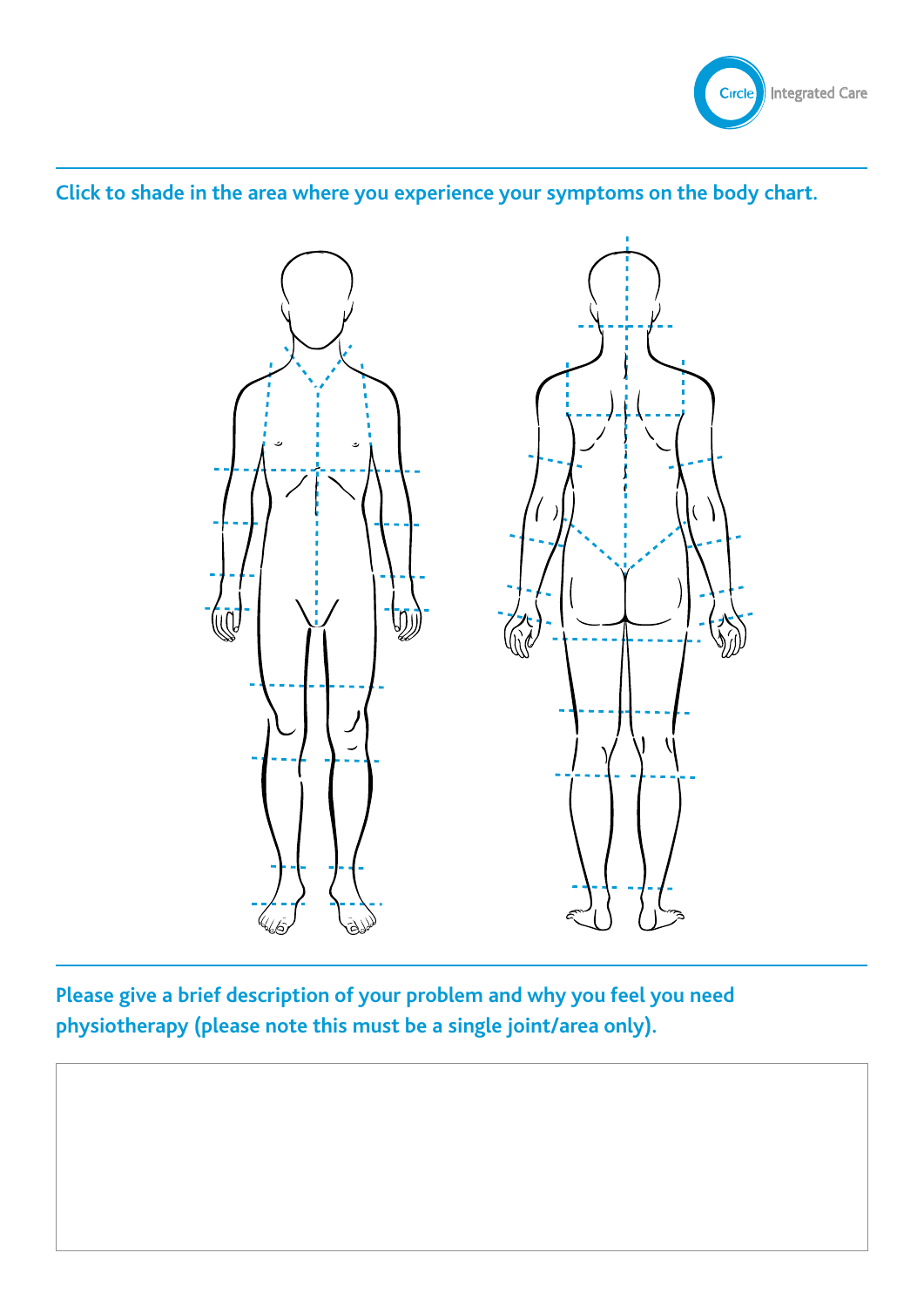

# **Please complete the following questions regarding your current problem and how it affects you, on average, over the course of a week.**

| Impact on daily function e.g. work,<br>caring duties, self-care                              | Mild<br>N/A<br>Moderate<br>Severe                                           |
|----------------------------------------------------------------------------------------------|-----------------------------------------------------------------------------|
| Impact on sleep                                                                              | Mild<br>Moderate<br>N/A<br>Severe                                           |
| Severity of pain (where $0 =$ no pain and<br>10 = worst pain imaginable)                     | $5 - 7$<br>$8 - 10$<br>N/A<br>$1 - 4$                                       |
| Please indicate how much pain relief medication<br>you are currently taking for this problem | Maximum daily dose<br>None<br>Some                                          |
| Please write the names of any<br>medications you are currently taking                        |                                                                             |
| How long have you had this problem?                                                          | Less than<br>Between 6 weeks<br>Over<br>6 weeks<br>and 6 months<br>6 months |
| Did your problem start as a result<br>of an injury?                                          | Yes<br>No                                                                   |
| Are your symptoms worsening?                                                                 | Yes<br><b>No</b>                                                            |
| Do you have any other significant medical/<br>health problems, e.g. cancer, heart problems?  | Yes<br><b>No</b>                                                            |
| If yes, please give details:                                                                 |                                                                             |
| Have you had physiotherapy for this<br>problem before?                                       | Yes<br>No                                                                   |
| If yes, how long ago?                                                                        |                                                                             |